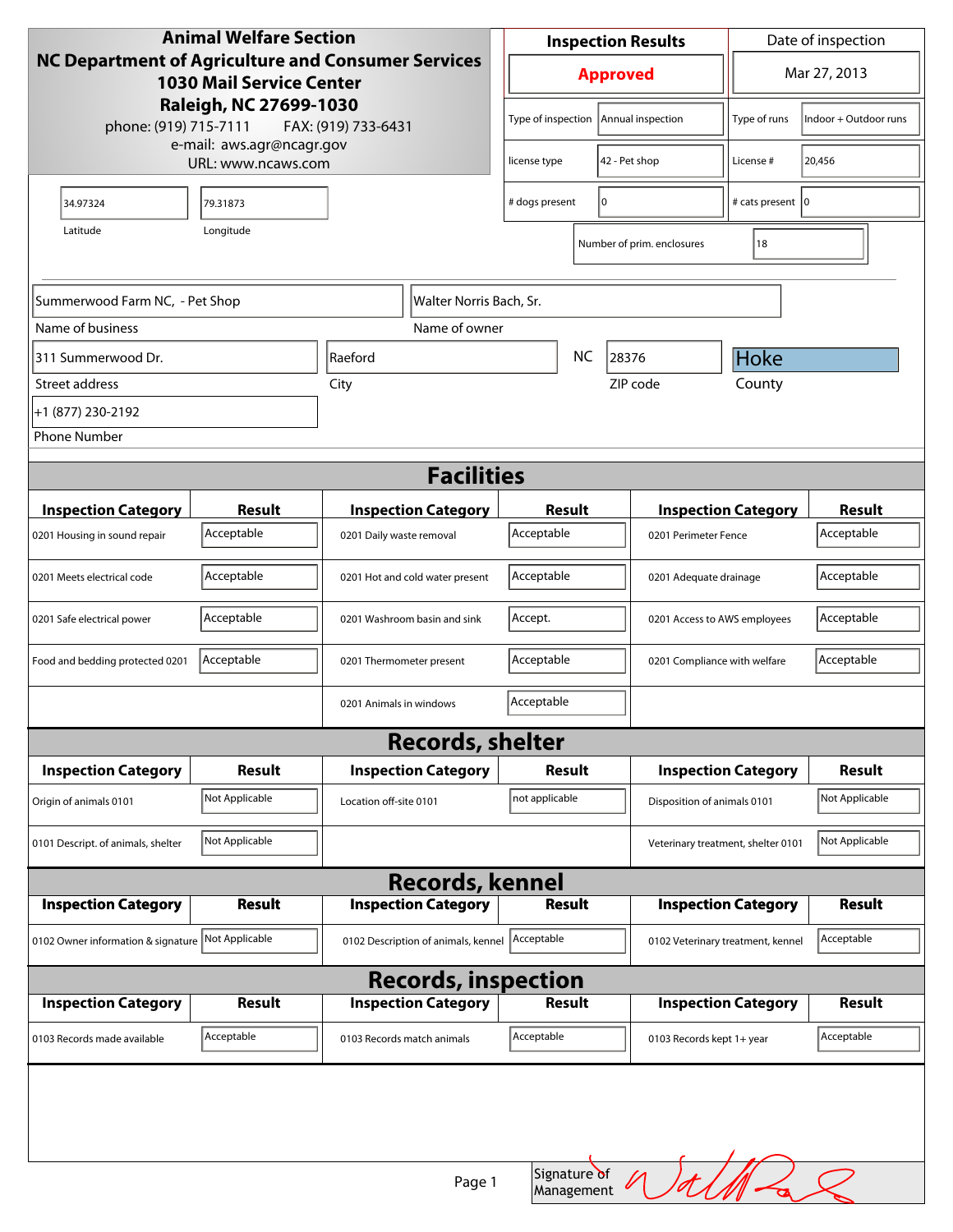| <b>Animal Welfare Section, NCDA&amp;CS</b>       |                              |                                    | <b>Inspection Results</b> |                                     | Date of inspection             |                |  |  |
|--------------------------------------------------|------------------------------|------------------------------------|---------------------------|-------------------------------------|--------------------------------|----------------|--|--|
| Inspection Report, continued                     |                              |                                    | <b>Approved</b>           |                                     |                                | Mar 27, 2013   |  |  |
|                                                  | Summerwood Farm NC, - Pet Sh | Walter Norris Bach, Sr.            | Raeford                   |                                     |                                | <b>NC</b>      |  |  |
| <b>Indoor facilities</b>                         |                              |                                    |                           |                                     |                                |                |  |  |
| <b>Inspection Category</b>                       | Result                       | <b>Inspection Category</b>         | Result                    | <b>Inspection Category</b>          |                                | Result         |  |  |
| 0202 Ambient temperature, indoor                 | Acceptable                   | 0202 Ventilation, indoor           | Acceptable                | Acceptable<br>0202 Lighting, indoor |                                |                |  |  |
| 0202 Imperv./Sanitary surf., indoor              | Acceptable                   | 0202 Drainage, indoor              | Acceptable                |                                     |                                |                |  |  |
| <b>Outdoor facilities</b>                        |                              |                                    |                           |                                     |                                |                |  |  |
| <b>Inspection Category</b>                       | Result                       | <b>Inspection Category</b>         | Result                    | <b>Inspection Category</b>          |                                | Result         |  |  |
| 0203 Impervious surfaces, outdoor                | Acceptable                   | 0203 Housing, 1 per animal         | Acceptable                | 0203 Protection from elements       |                                | Acceptable     |  |  |
| 0203 Owner advised, outdoor                      | Not Applicable               | 0203 Drainage, outdoor             | Acceptable                |                                     |                                |                |  |  |
| <b>Primary enclosures</b>                        |                              |                                    |                           |                                     |                                |                |  |  |
| <b>Inspection Category</b>                       | Result                       | <b>Inspection Category</b>         | Result                    | <b>Inspection Category</b>          |                                | Result         |  |  |
| 0204 Drainage prev. cross contam.                | Acceptable                   | 0204 Fence height >= 5 feet        | Acceptable                | 0204 1:10 ratio, person: human      |                                | Not Applicable |  |  |
| 0204 Surf. impervious to moisture                | Acceptable                   | 0204 Enclosure is escape proof     | Acceptable                | 0204 Cats, $>=$ 4 sq. ft. / adult   |                                | Not Applicable |  |  |
| 0204 Prevent contact with wood                   | Acceptable                   | 0204 Solid resting surface         | Acceptable                |                                     | 0204 Cats, $<= 12$ / enclosure |                |  |  |
| 0204 Enclosures in sound repair                  | Acceptable                   | 0204 Cats, raised resting surface  | Not Applicable            | 0204 Cats, 1 litter pan / 3 adults  |                                | Not Applicable |  |  |
| 0204 Size of enclosure                           | Acceptable                   | 0204 Dogs, supervision if > 4      | Not Applicable            |                                     |                                |                |  |  |
| <b>Feeding</b>                                   |                              |                                    |                           |                                     |                                |                |  |  |
| <b>Inspection Category</b>                       | <b>Result</b>                | <b>Inspection Category</b>         | <b>Result</b>             | <b>Inspection Category</b>          |                                | <b>Result</b>  |  |  |
| 0205 Feeding, 1x / day, adult                    | Acceptable                   | 0205 Feeding, 1 bowl / adult       | Acceptable                | 0205 Feeding, commercial food       |                                | Acceptable     |  |  |
| 0205 Feeding, bowl in good repair                | Acceptable                   | 0205 Feeding, quality food         | Not Applicable            | 0205 Feeding, bowl is protected     |                                | Acceptable     |  |  |
| 0205 Feeding, 2x / day, young                    | Acceptable                   |                                    |                           |                                     |                                |                |  |  |
|                                                  |                              | <b>Watering</b>                    |                           |                                     |                                |                |  |  |
| <b>Inspection Category</b>                       | Result                       | <b>Inspection Category</b>         | <b>Result</b>             |                                     |                                |                |  |  |
| 0206 Watering, continuous access                 | Acceptable                   | 0206 Watering, bowl in good repair | Acceptable                |                                     |                                |                |  |  |
| Sanitation/Employees/Classification & Separation |                              |                                    |                           |                                     |                                |                |  |  |
| <b>Inspection Category</b>                       | Result                       | <b>Inspection Category</b>         | <b>Result</b>             | <b>Inspection Category</b>          |                                | <b>Result</b>  |  |  |
| 0207 Waste removal 2x / day                      | Acceptable                   | 0207 Grounds overgrown             | Acceptable                | 0207 Young given social interact.   |                                | Acceptable     |  |  |
| 0207 Animals removed while clean                 | Acceptable                   | 0207 Pest Control                  | Acceptable                | 0207 Species separated              |                                | Acceptable     |  |  |
|                                                  |                              |                                    |                           |                                     |                                |                |  |  |

 $\nu$ d Page 2 Signature of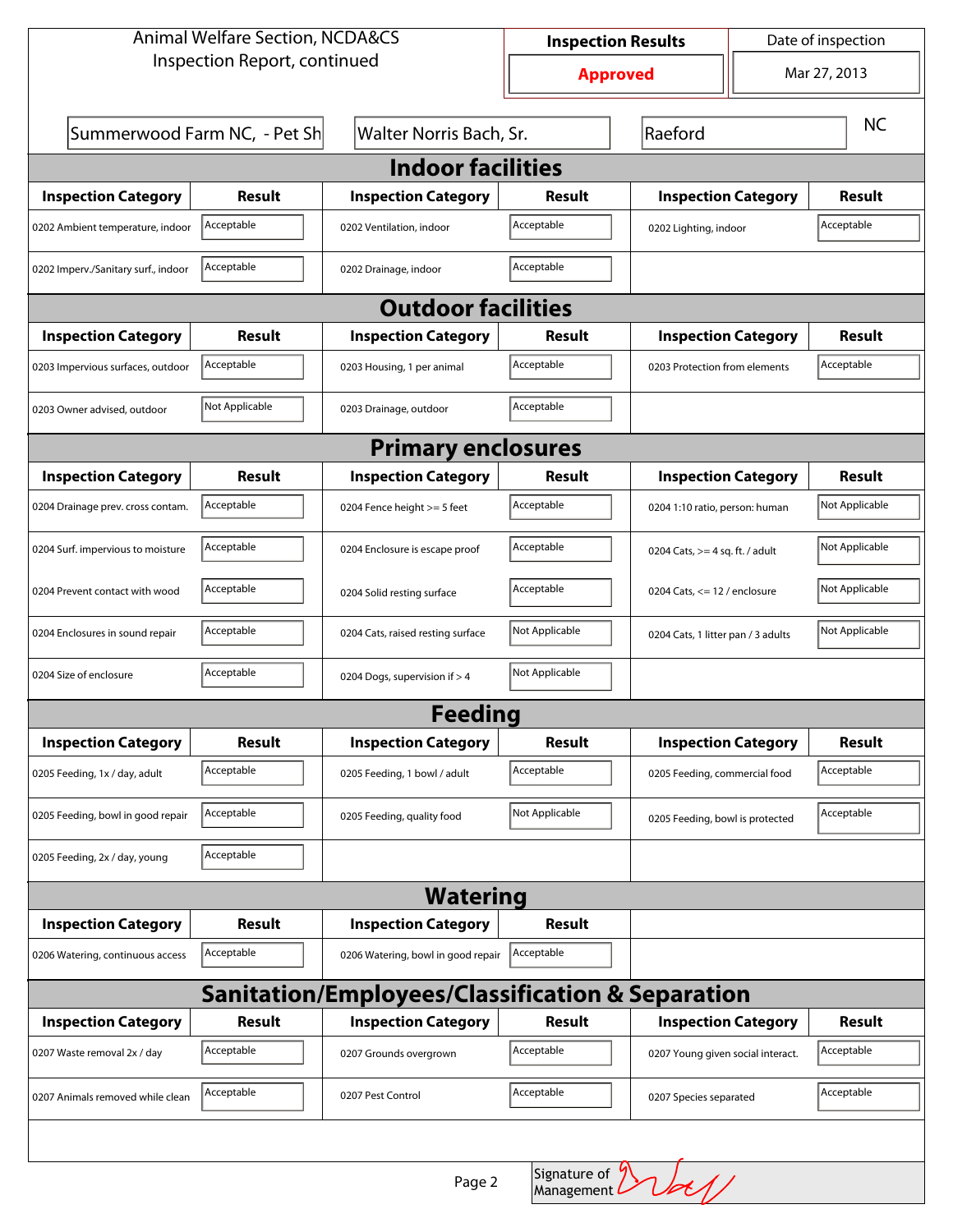| <b>Animal Welfare Section, NCDA&amp;CS</b>                                                  |                                                                                                                                                                                                                                                    | <b>Inspection Results</b>                                                                                          |                                    | Date of inspection               |  |                |  |  |
|---------------------------------------------------------------------------------------------|----------------------------------------------------------------------------------------------------------------------------------------------------------------------------------------------------------------------------------------------------|--------------------------------------------------------------------------------------------------------------------|------------------------------------|----------------------------------|--|----------------|--|--|
| Inspection Report, continued                                                                |                                                                                                                                                                                                                                                    | <b>Approved</b>                                                                                                    |                                    | Mar 27, 2013                     |  |                |  |  |
|                                                                                             | Summerwood Farm NC, - Pet Sh                                                                                                                                                                                                                       |                                                                                                                    | Walter Norris Bach, Sr.<br>Raeford |                                  |  | <b>NC</b>      |  |  |
|                                                                                             | <b>Sanitation/Employees/Classification &amp; Separation (continued)</b>                                                                                                                                                                            |                                                                                                                    |                                    |                                  |  |                |  |  |
| <b>Inspection Category</b>                                                                  | <b>Result</b>                                                                                                                                                                                                                                      | <b>Inspection Category</b>                                                                                         | Result                             | <b>Inspection Category</b>       |  | <b>Result</b>  |  |  |
| 0207 Enclosure sanitized 2x / day                                                           | Acceptable                                                                                                                                                                                                                                         | 0207 Number of employees                                                                                           | Acceptable                         | 0207 Isolation area & signage    |  | Acceptable     |  |  |
| 0207 Method of sanitation                                                                   | Acceptable                                                                                                                                                                                                                                         | 0207 Females in estrus, separated                                                                                  | Acceptable                         | 0207 Long term care program      |  | Not Applicable |  |  |
| 0207 Build./grnds., clean & repair                                                          | Acceptable                                                                                                                                                                                                                                         | 0207 Owner perm, commingling                                                                                       | Not Applicable                     | 0207 Animals confined            |  | Acceptable     |  |  |
|                                                                                             |                                                                                                                                                                                                                                                    | 0207 Young with dam                                                                                                | Acceptable                         |                                  |  |                |  |  |
|                                                                                             |                                                                                                                                                                                                                                                    | <b>Veterinary Care</b>                                                                                             |                                    |                                  |  |                |  |  |
| <b>Inspection Category</b>                                                                  | Result                                                                                                                                                                                                                                             | <b>Inspection Category</b>                                                                                         | Result                             | <b>Inspection Category</b>       |  | <b>Result</b>  |  |  |
| 0210 Program of veterinary care                                                             | Acceptable                                                                                                                                                                                                                                         | 0210 Daily observation of animals                                                                                  | Acceptable                         | 0210 Rabies vaccination          |  | Acceptable     |  |  |
| 0210 Veterinary care when needed                                                            | Acceptable                                                                                                                                                                                                                                         |                                                                                                                    |                                    |                                  |  |                |  |  |
|                                                                                             |                                                                                                                                                                                                                                                    | <b>Vehicles</b>                                                                                                    |                                    |                                  |  |                |  |  |
| 0301 Vehicles mechanically sound                                                            | Not Applicable                                                                                                                                                                                                                                     | 0301 Fresh air and ventilation                                                                                     | Not Applicable                     | 0301 Cargo area clean            |  | Not Applicable |  |  |
|                                                                                             |                                                                                                                                                                                                                                                    | <b>Primary Enclosure Used in Transportation</b>                                                                    |                                    |                                  |  |                |  |  |
| <b>Inspection Category</b>                                                                  | Result                                                                                                                                                                                                                                             | <b>Inspection Category</b>                                                                                         | Result                             | <b>Inspection Category</b>       |  | Result         |  |  |
| 0302 Construction of enclosure                                                              | Not Applicable                                                                                                                                                                                                                                     | 0302 Age and species separated                                                                                     | Not Applicable                     | 0302 Size of transport enclosure |  | Not Applicable |  |  |
| 0302 Enclosure clean & sanitized                                                            | Not Applicable                                                                                                                                                                                                                                     |                                                                                                                    |                                    |                                  |  |                |  |  |
|                                                                                             | <b>Transportation: Food and Water</b>                                                                                                                                                                                                              |                                                                                                                    |                                    | <b>Transportation: Care</b>      |  |                |  |  |
| <b>Inspection Category</b>                                                                  | <b>Result</b>                                                                                                                                                                                                                                      |                                                                                                                    |                                    | <b>Inspection Category</b>       |  | <b>Result</b>  |  |  |
| 0303 Food & water during transport                                                          | Not Applicable                                                                                                                                                                                                                                     |                                                                                                                    |                                    | 0304 Observation of animals      |  | Not Applicable |  |  |
|                                                                                             |                                                                                                                                                                                                                                                    | Narrative Explanation, if needed                                                                                   |                                    |                                  |  |                |  |  |
|                                                                                             |                                                                                                                                                                                                                                                    | Purpose of today's visit was to perform an annual inspection, no animals available for sale today. Facilities were |                                    |                                  |  |                |  |  |
| clean & odor free and kept to AWA Standards. No inadequacies noted.                         |                                                                                                                                                                                                                                                    |                                                                                                                    |                                    |                                  |  |                |  |  |
|                                                                                             |                                                                                                                                                                                                                                                    |                                                                                                                    |                                    |                                  |  |                |  |  |
|                                                                                             |                                                                                                                                                                                                                                                    |                                                                                                                    |                                    |                                  |  |                |  |  |
|                                                                                             |                                                                                                                                                                                                                                                    |                                                                                                                    |                                    |                                  |  |                |  |  |
|                                                                                             |                                                                                                                                                                                                                                                    |                                                                                                                    |                                    |                                  |  |                |  |  |
|                                                                                             |                                                                                                                                                                                                                                                    |                                                                                                                    |                                    |                                  |  |                |  |  |
|                                                                                             |                                                                                                                                                                                                                                                    |                                                                                                                    |                                    |                                  |  |                |  |  |
|                                                                                             | check here if additional pages of narrative are attached<br>Digitally signed by E.Garner<br>Digital signature of inspector E.Garner<br>DN: cn=E.Garner, o=AWS, ou=NCAGR,<br>email=elizabeth.garner@ncagr.gov,<br>(disregard if report has 4 pages) |                                                                                                                    |                                    |                                  |  |                |  |  |
| check here if a euthanasia inspection form is attached<br>Date: 2013.03.27 12:41:38 -04'00' |                                                                                                                                                                                                                                                    |                                                                                                                    |                                    |                                  |  |                |  |  |
|                                                                                             |                                                                                                                                                                                                                                                    | Page 3                                                                                                             | Signature of                       |                                  |  |                |  |  |